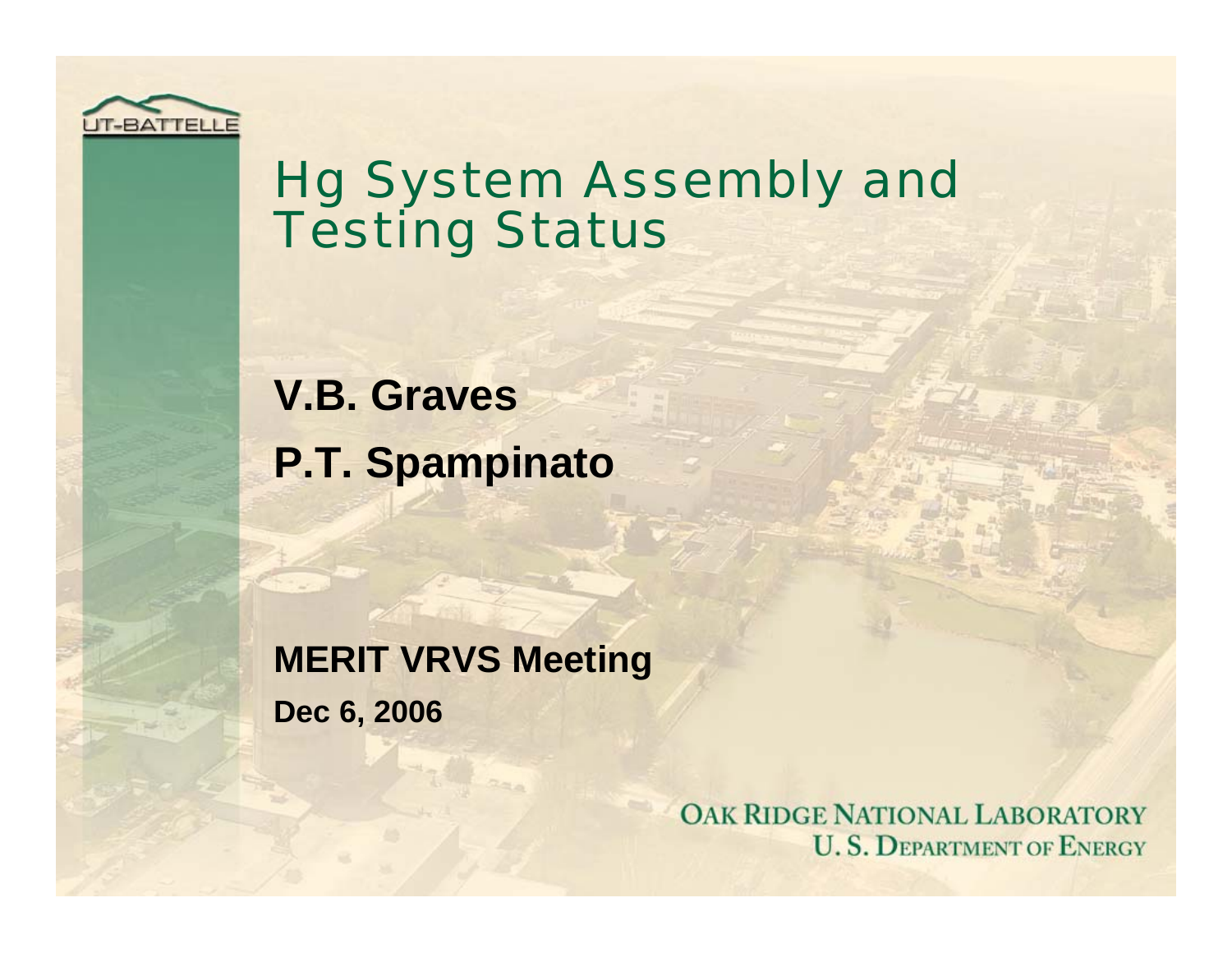# Primary Containment Completed



- **Issues with piping resolved, final fitup completed**
- **Optical diagnostic system installed and operational**



**OAK RIDGE NATIONAL LABORATORY U. S. DEPARTMENT OF ENERGY**

VRVS Meeting 6 Dec 2006 2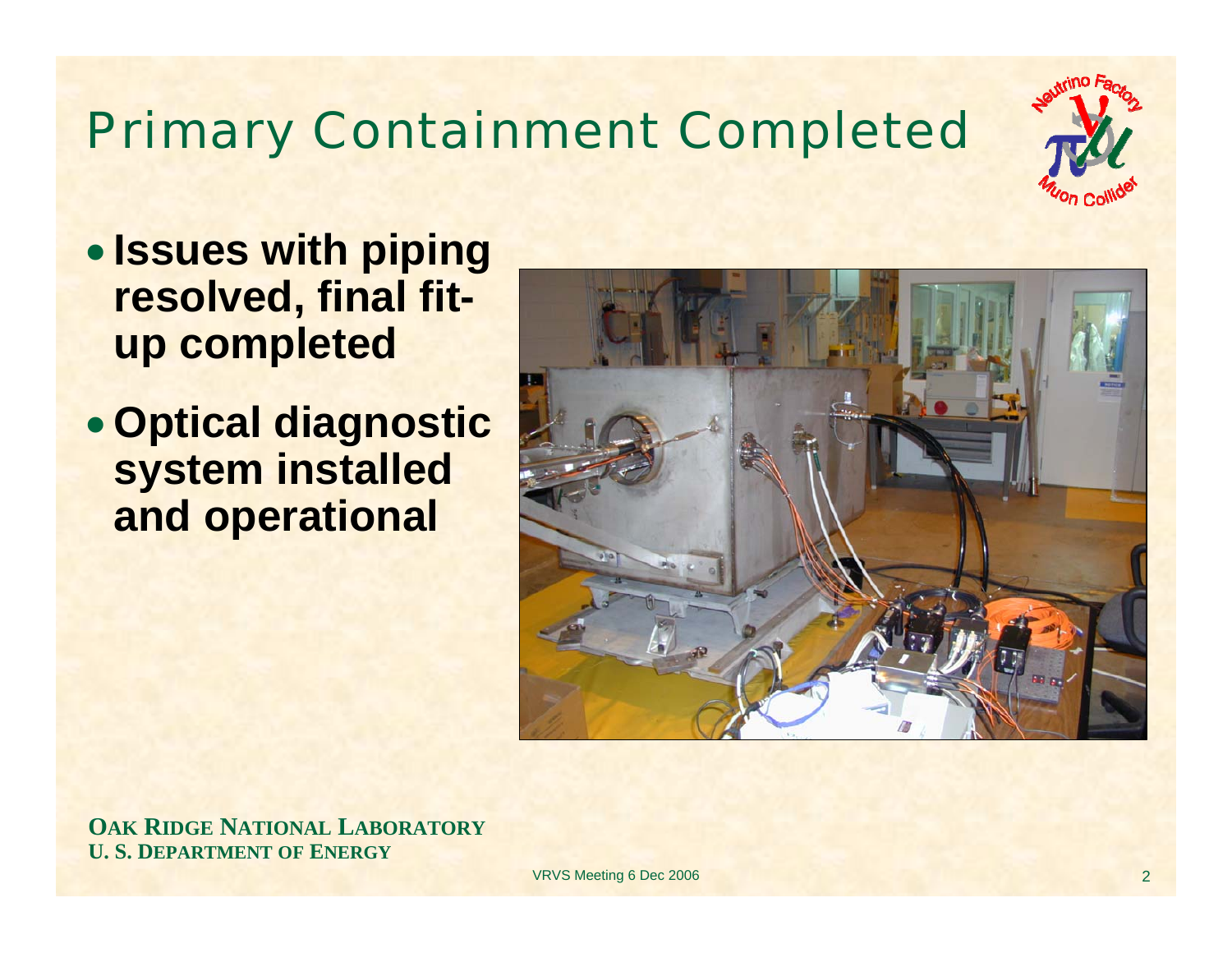## SS Water Test Nozzles

- **Nozzle A – diameter reduction after bend, 2.5° nozzle angle**
- **Nozzle B – reduction before bend, 2.5° nozzle angle**
- **Nozzle C – test nozzle with reduction after bend, straight nozzle tip**

**OAK RIDGE NATIONAL LABORATORY U. S. DEPARTMENT OF ENERGY**



VRVS Meeting 6 Dec 2006 3 3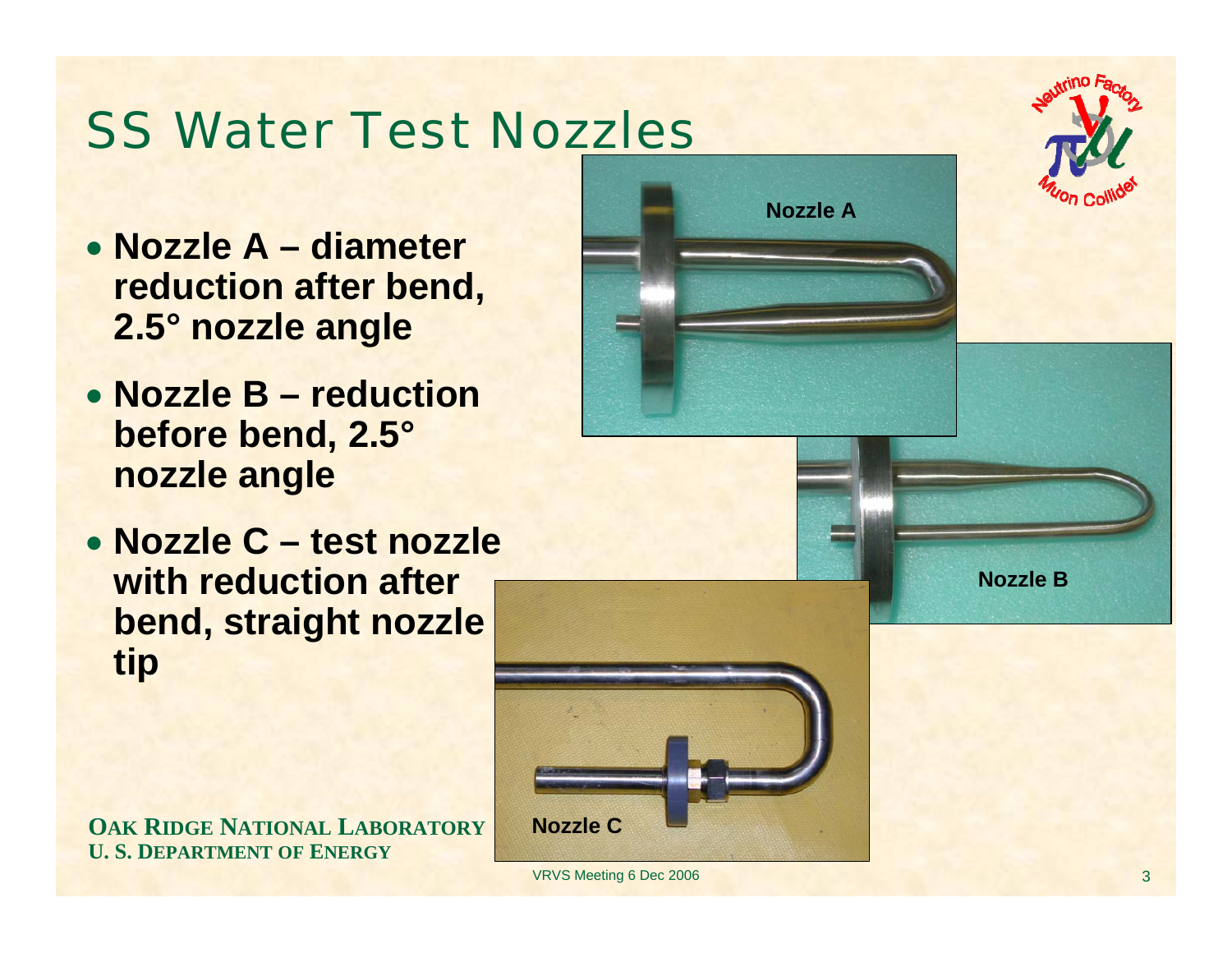## Results

• **Nozzle B spray worse than Nozzle A**

**Neither jet was acceptable**

- **Definite increase in jet diameter at higher velocities**
- **Nozzle C gave best results**
- **Water droplets on windows was a problem**





**Nozzle A, 20m/s**





VRVS Meeting 6 Dec 2006





**Nozzle B, 20m/s**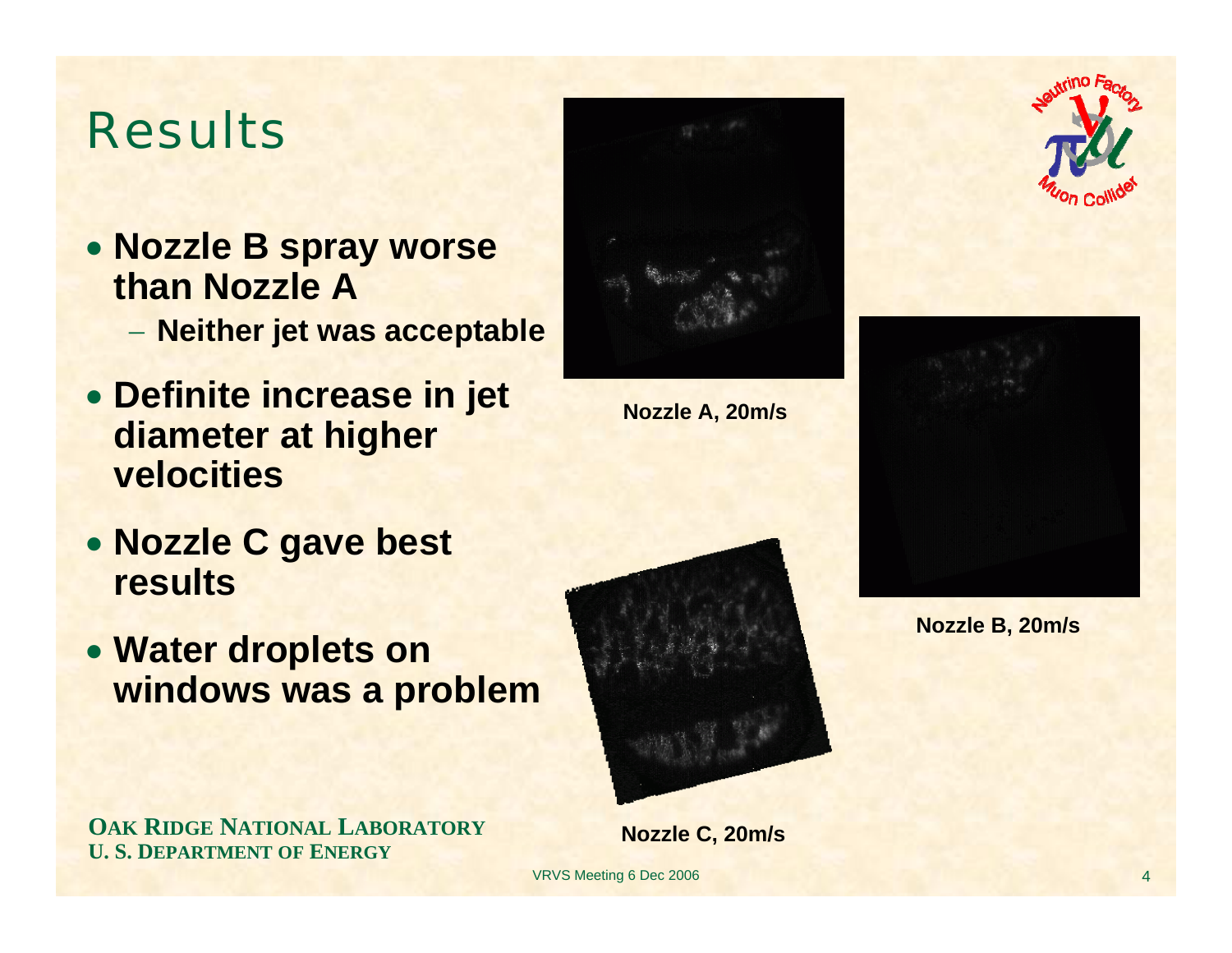### Nozzle Issues

- **Flow path is a three-piece weldment**
	- − **Inlet tube**
	- **Nozzle flange**
	- **Short angled nozzle tip**
- **Smooth path requires constant ID**
- **Investigation revealed SS nozzles had step in flow path (flange thru hole smaller than tube IDs)**



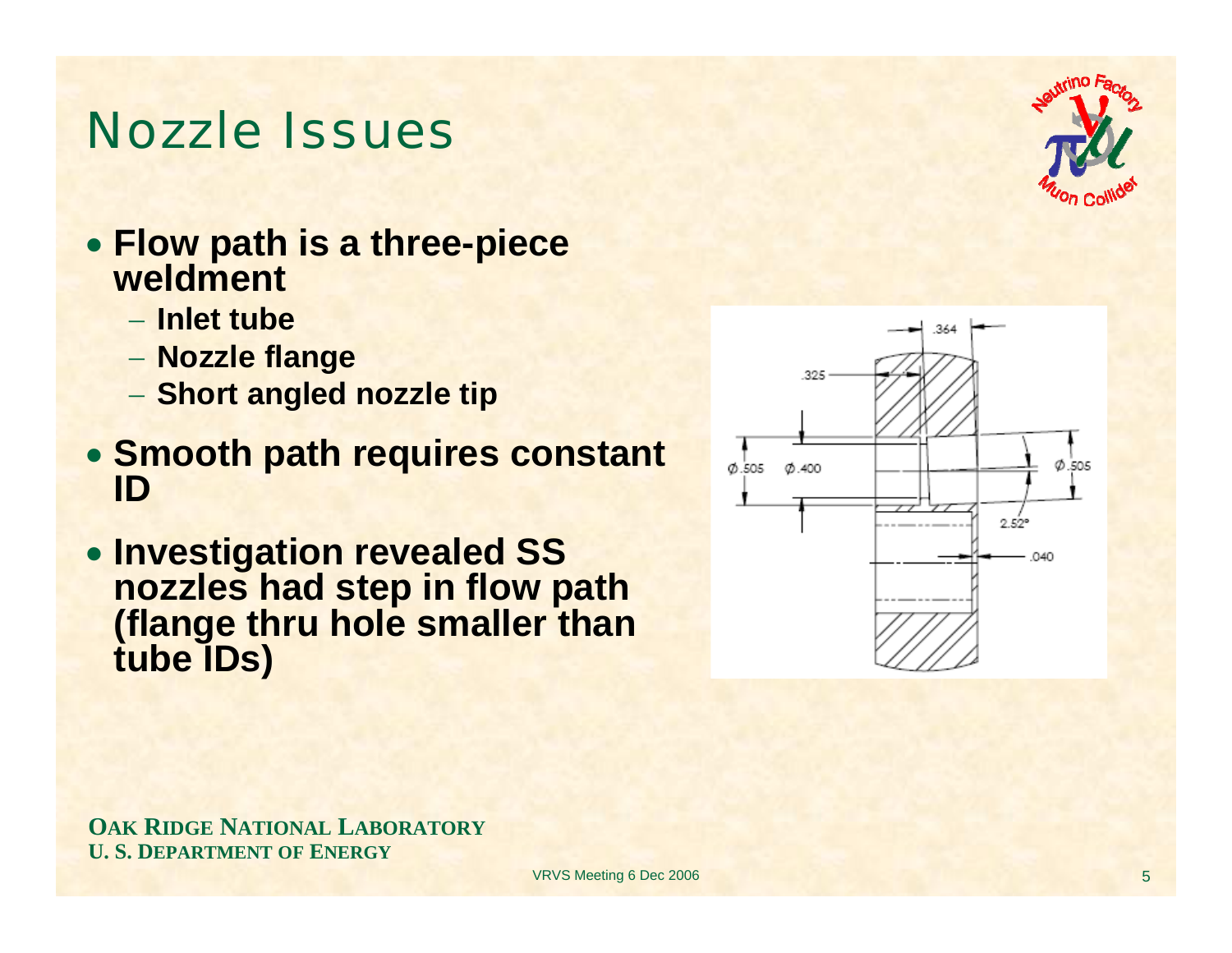## Modified Nozzle A Tested



- **Nozzle A was manually modified using drill bits to provide nearly constant ID from flange to tip**
- **Tests showed definite improvement**



**Nozzle A As Received, 20m/s Nozzle A After Mods, 20m/s**

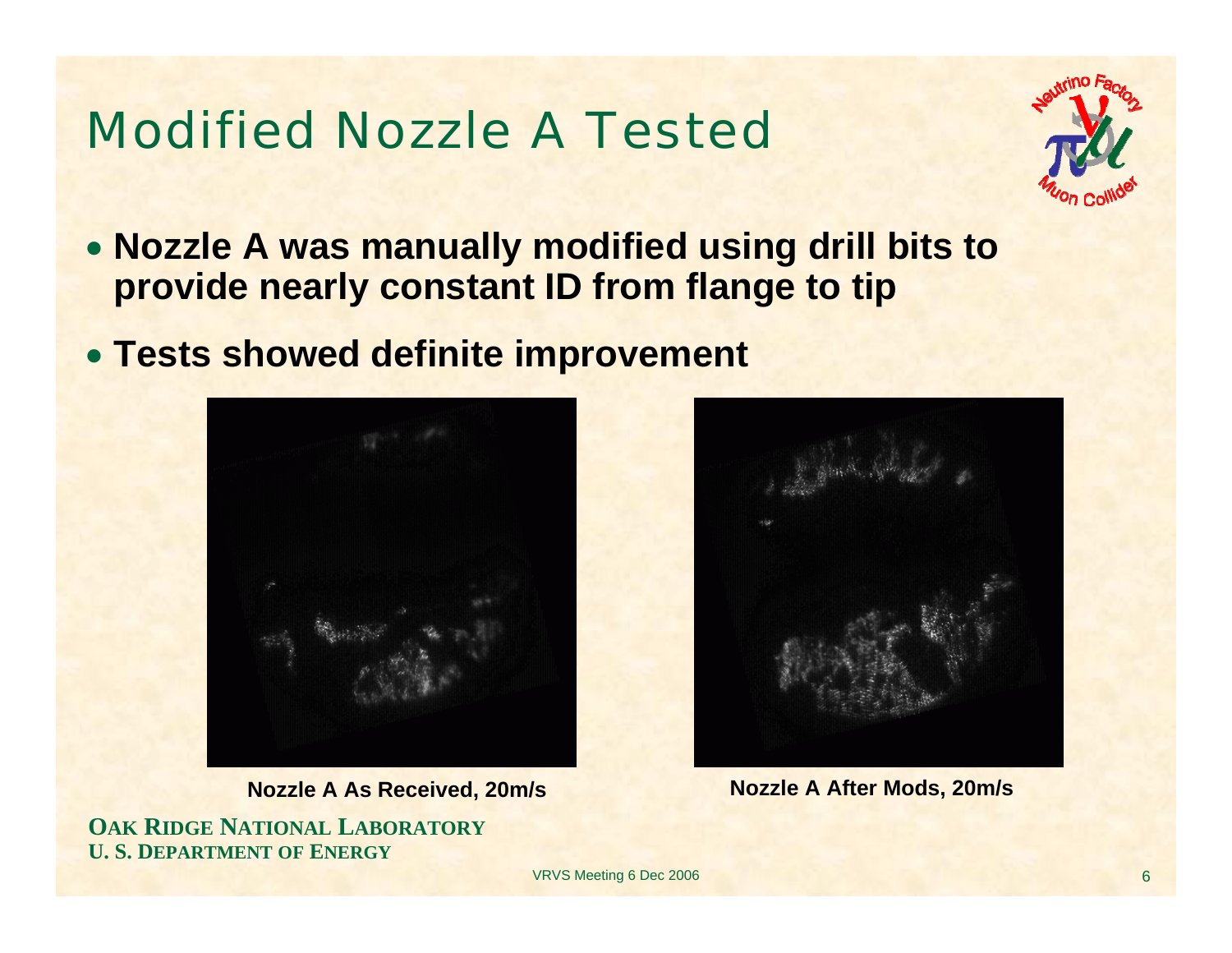#### Proposed Path Forward



- **Proceed with fabrication of Ti nozzle A as designed**
- **Ensure constant ID of flow path prior to weldment**
- **Perform final reaming of nozzle tip**
- **Leave extra nozzle tip length for pressure testing**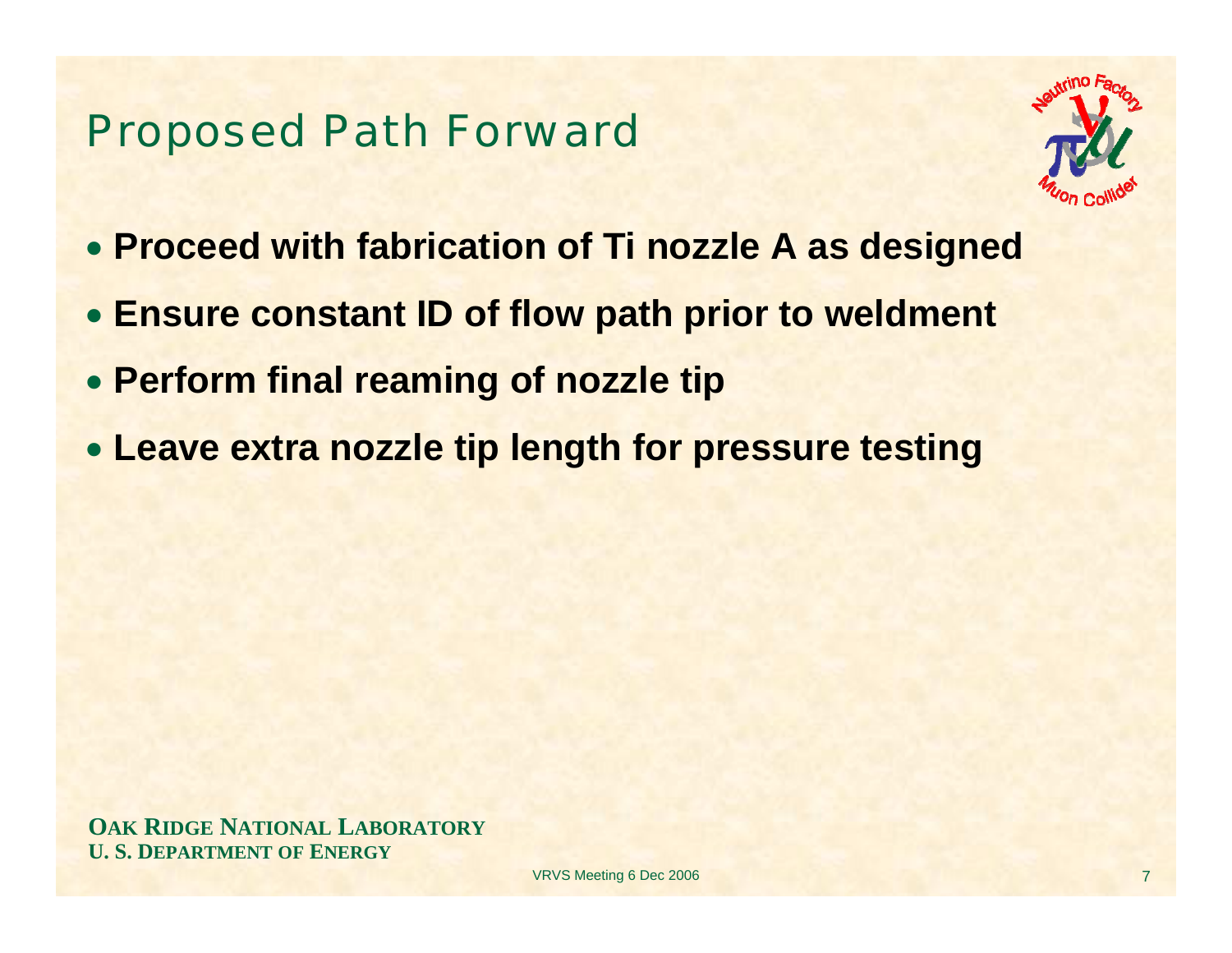## Readiness Review Conducted



- **Internal ORNL review held to determine if necessary steps are in place for mercury operations**
- **No issues noted as long as safety equipment is in place and operating procedures are followed**
- **Have ordered replacement pond liner since original sent to MIT**
- **Awaiting Hg filter housings**